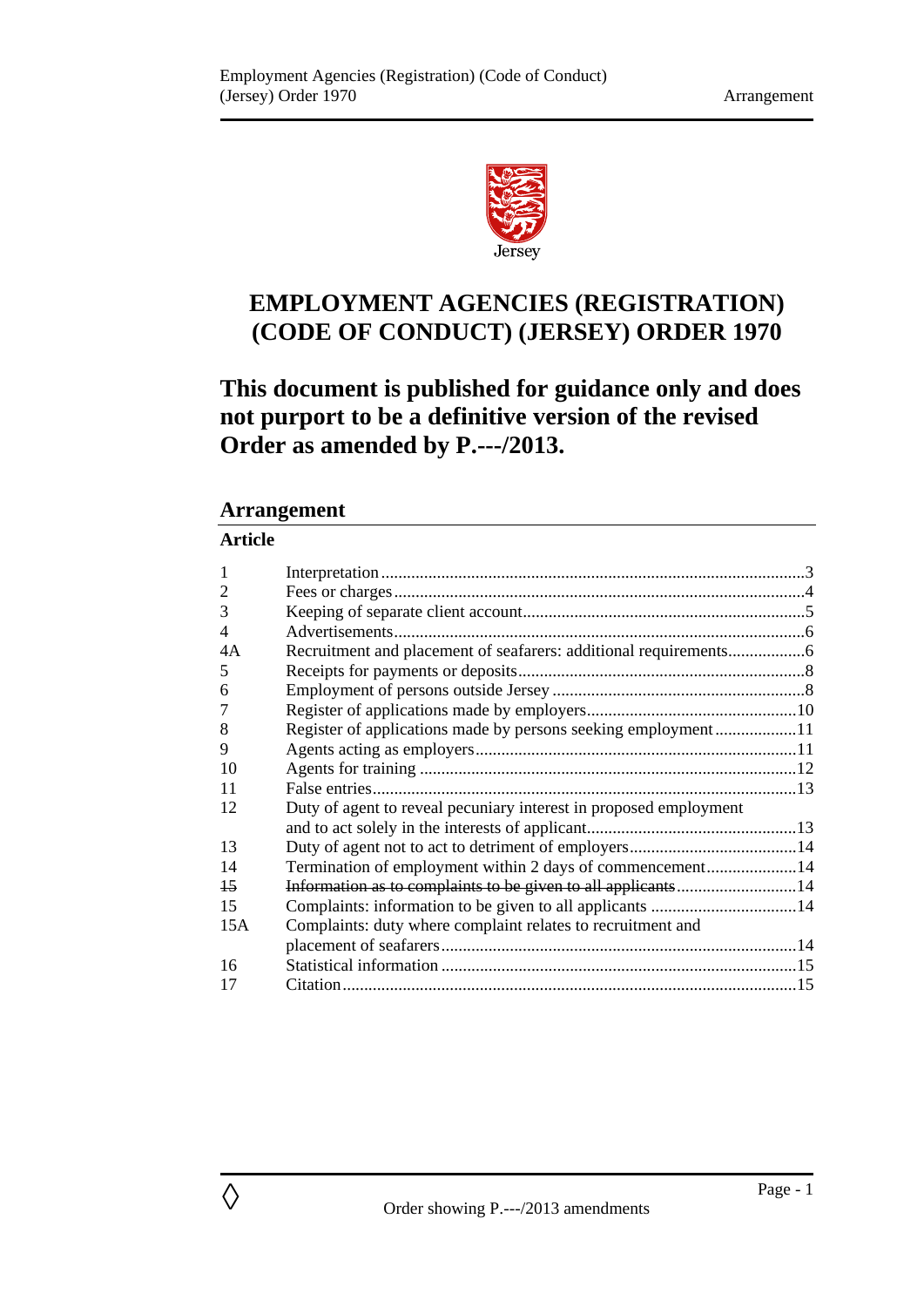# **Supporting Documents**

| <b>ENDNOTES</b> | 16 |
|-----------------|----|
|                 |    |
|                 |    |

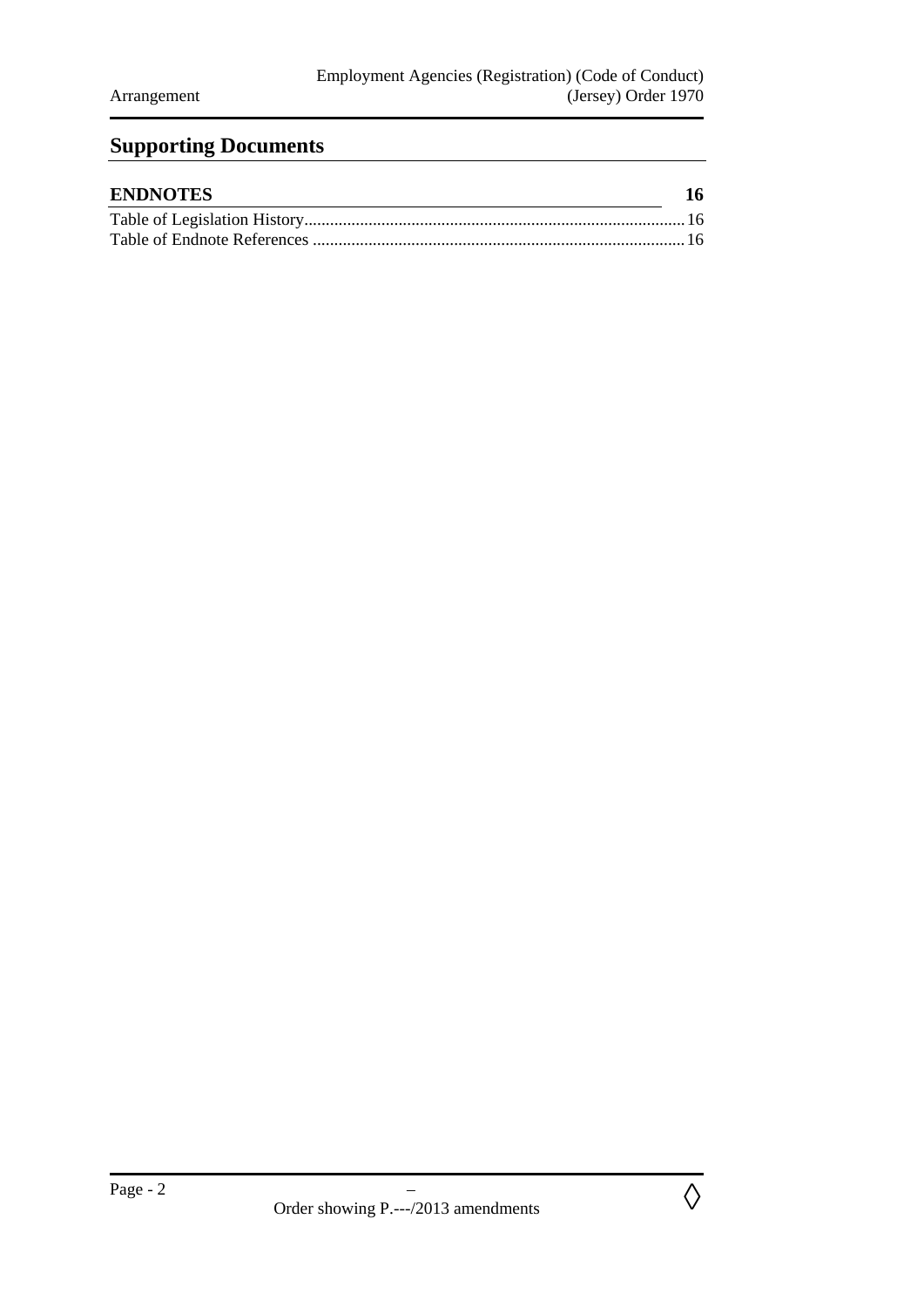

# **EMPLOYMENT AGENCIES (REGISTRATION) (CODE OF CONDUCT) (JERSEY) ORDER 19701**

**THE EMPLOYMENT AND SOCIAL SECURITY COMMITTEE**, in pursuance of Articles 11 and 12 of the Employment Agencies (Registration) (Jersey) Law  $1969$ ,<sup>2</sup> orders as follows -

Commencement [see endnotes]

#### **1 Interpretation**

In this Order, unless the context otherwise requires –

"agent" means a person registered under the Law as a person carrying on an employment agency;

"agent for training" means an agent who provides training for persons wishing to be employed as performers in the entertainment industry or as models and who holds out, as an inducement to persons to avail themselves of the training, a prospect of the agent's being able to be of service to them in finding employment as aforesaid with employers;

"applicant" means and includes an applicant seeking an employer, an applicant seeking an employee and a person desiring training;

"employee" includes an applicant seeking an employer;

"Law" means the Employment Agencies (Registration) (Jersey) Law  $1969$ ;<sup>3</sup>

"premises" means the premises used for the purpose of carrying on an employment agency by a person duly registered under the Law;

"register" means a book, card or form;

"registration fee" means any fee, audition fee, commission, deposit or monetary payment required or accepted from an applicant either in connection with the registration of the application or for any service connected with such application before the applicant has accepted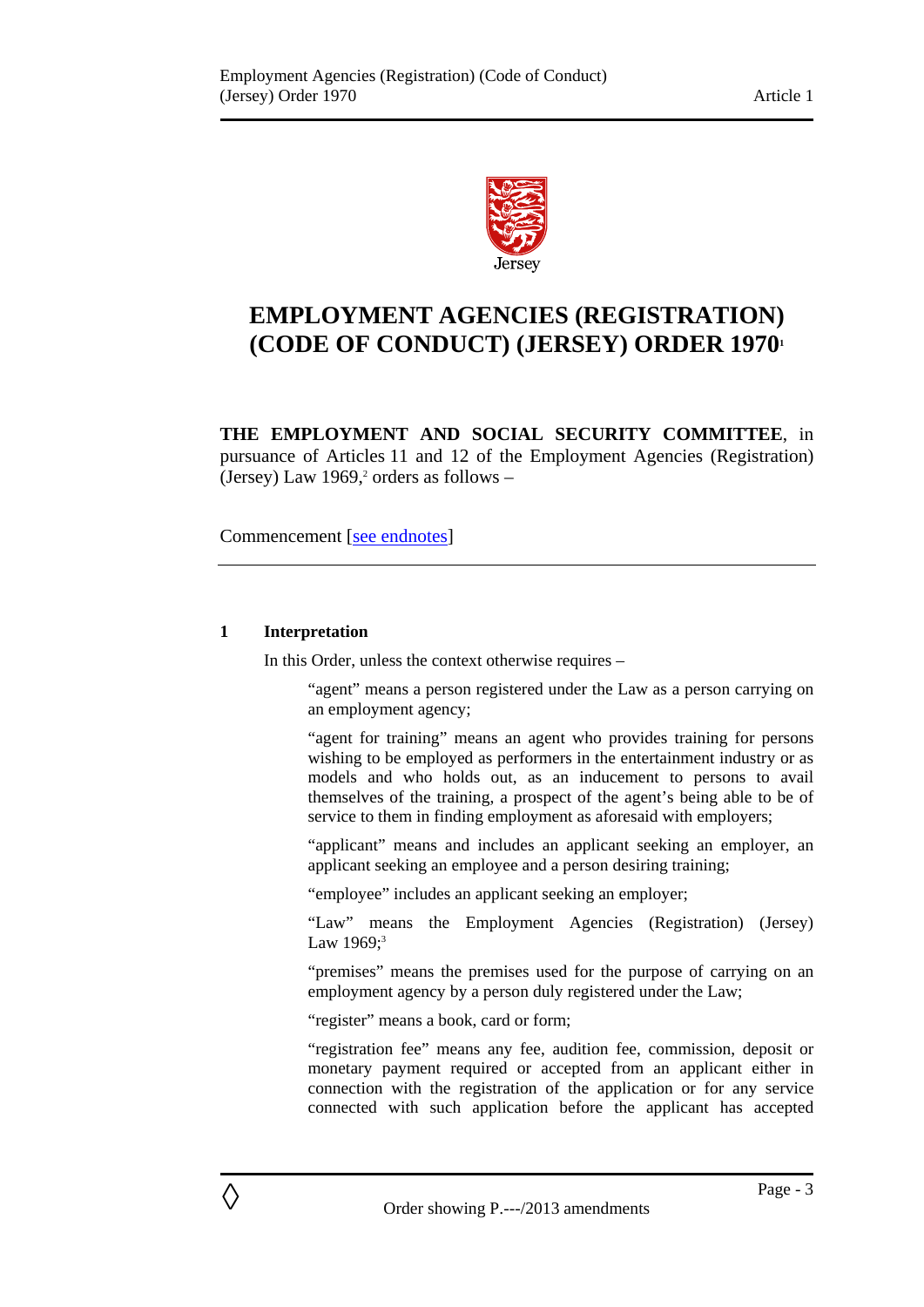employment or entered into the situation procured or has been otherwise suited;

**"seafarer" means any person who is employed, engaged, or works in any capacity, on board a ship;** 

**"ship" includes every description of vessel used in navigation, except –** 

- **(a) a warship or naval auxiliary;**
- **(b) a fishing vessel;**
- **(c) a ship which navigates exclusively in inland waters, inshore waters or areas where port or harbour regulations apply; or**
- **(d) a pleasure vessel as defined in Regulation 1 of the Shipping (Tonnage) (Jersey) Regulations 2004;**

**"shipowner" means the owner of a ship, or any other organization or person having assumed responsibility (including the duties and responsibilities imposed on shipowners by the Maritime Labour Convention, 2006) for the operation of a ship on behalf of the owner.** 

#### **2 Fees or charges**

- (1) **Subject to paragraph (1A),** an agent shall not demand or receive from any applicant any fee, charge, deposit, reward or other remuneration unless –
	- (a) the agent has previously furnished to such applicant printed or written particulars of the agent's fees, charges, deposits, rewards or other remuneration; or
	- (b) if the fee, charge, deposit, reward or other remuneration is paid at the premises by the applicant in person, the agent's scale of fees, charges, deposits, rewards or other remuneration is exhibited in such a position that it can be read by the applicant in that part of the premises in which payment is made,

and an agent shall not demand or receive from any applicant a fee, charge, deposit, reward or other remuneration greater than that set out in such printed or written particulars or scale.

- **(1A) Paragraph (1) shall not apply in a case where the applicant is a seafarer, and in such a case an agent shall not demand or receive from the applicant any fee, charge, deposit or remuneration whatsoever, in whole or in part, directly or indirectly, and in particular (but without prejudice to the generality of this prohibition) shall not demand or receive –** 
	- **(a) any payment in advance by the applicant towards the cost of repatriation; or**
	- **(b) any fee or charge relating to the preparation or provision of a seafarer's employment agreement, except such reasonable cost as may have been incurred by the agent on the seafarer's behalf in obtaining or providing any of the documents listed in paragraph (1B).**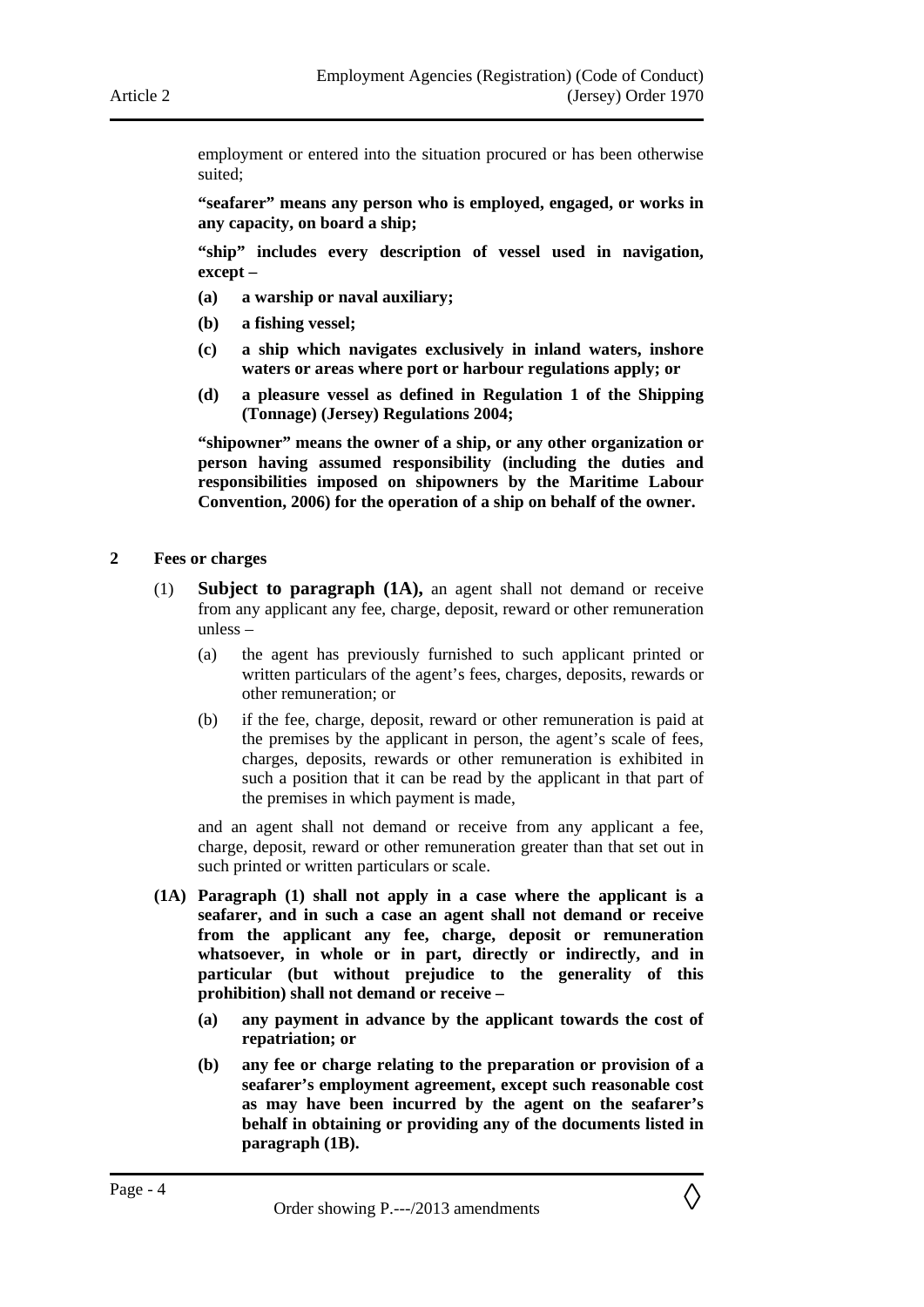- **(1B) The documents mentioned in paragraph (1A)(b) are** 
	- **(a) a valid medical certificate;**
	- **(b) a passport or other similar personal travel document (except a visa, the cost of which shall be borne by the shipowner);**
	- **(c) a document containing a record of the seafarer's employment (a 'seafarer's book');**

**and for the purposes of sub-paragraph (a), a medical certificate is valid if it satisfies the requirements as to such certificates in Regulation 1.2 of the Maritime Labour Convention, 2006.** 

(2) An agent shall not substitute for the amounts of remuneration specified in the agent's form of application for registration any other fees, charges, deposits, rewards or other remuneration without first giving notice in writing of the substitution to the Minister and no such substituted fees, charges, deposits, rewards or other remuneration as aforesaid shall come into force until they have been approved by the Minister.

#### **3 Keeping of separate client account**

- (1) An agent shall pay all deposits which the agent receives from applicants into a client account which shall be used solely for the purpose of such deposits.
- (2) Any deposit paid by an applicant to an agent shall, unless and until forfeited, be the property of the applicant.
- (3) On receipt of a deposit an agent shall specify on the receipt required to be issued by virtue of Article 5 or 10 and on the carbon copy or counterfoil of such receipt the condition or conditions on breach of which the agent may claim the deposit to be forfeited.
- (4) An agent shall not withdraw monies from a client account save where and to the extent that a deposit has been forfeited.
- (5) An agent shall keep books of accounts which the agent shall at all times keep properly written up and in which the agent shall enter full details of–
	- (a) all dealings by the agent with applicant's deposits and with deposits dealt with through a client account;
	- (b) which deposits are held, received or paid by the agent on account of each separate client, distinguishing clearly between such deposits and other deposits held, received or paid by the agent on any other account.
- (6) An agent shall keep all books of accounts containing such particulars as are referred to in paragraph (5) on the premises for a period of 5 years from the date of the last entry in any book of accounts.
- (7) Nothing in this Article shall deprive an agent of any recourse or right, whether by way of lien, set-off, counter-claim, charge or otherwise against deposits standing to the credit of a client account.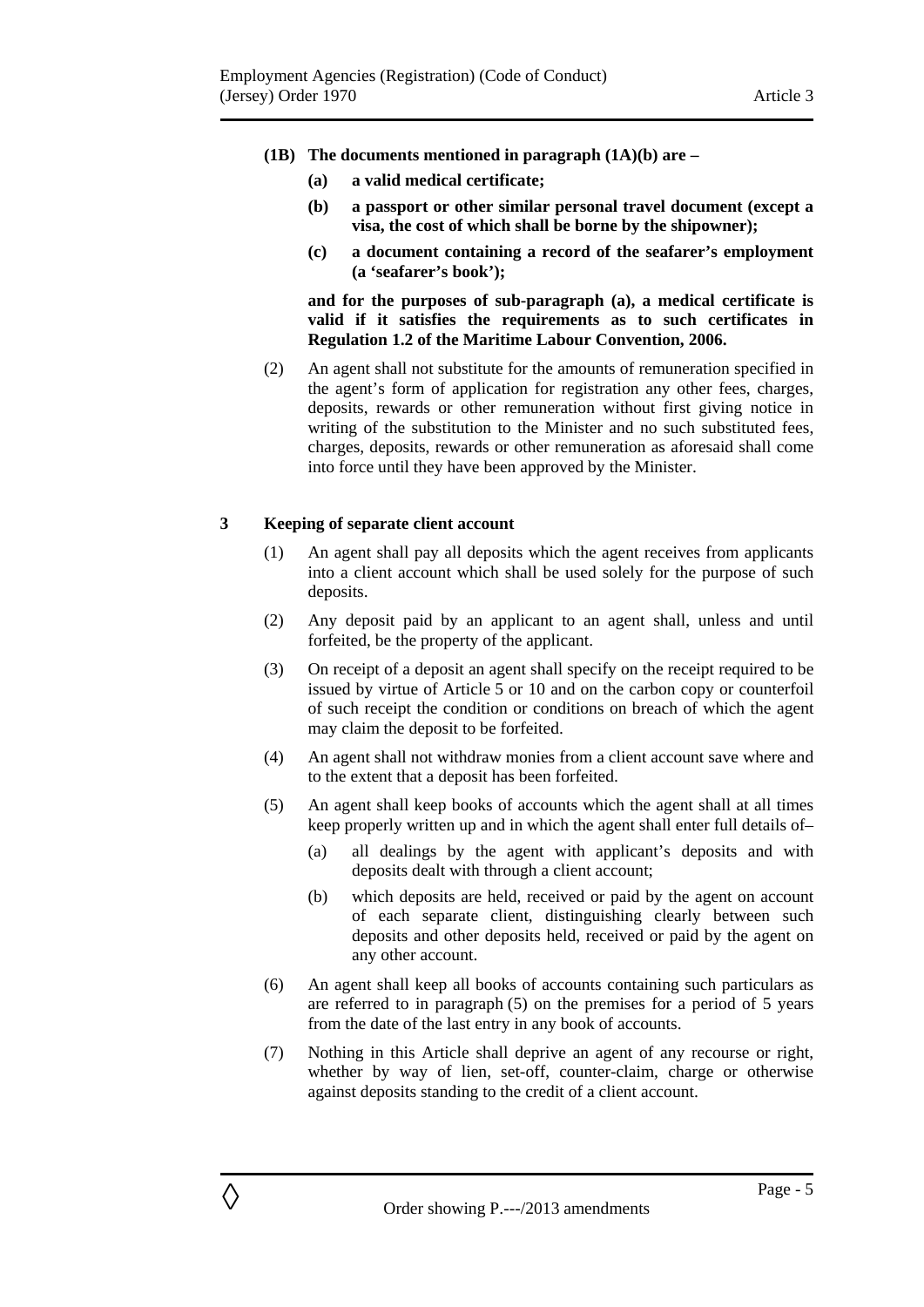(8) For the purposes of this Article "deposit" means any payment made to an agent by an applicant which is neither a registration fee nor a fee to which an agent is entitled for services rendered prior to the payment of such fee.

#### **4 Advertisements**

- (1) An agent shall not advertise a specific situation as being vacant until the agent has taken all reasonable steps to fill the situation from applicants whose names are on the agent's books and who have paid registration fees to such agent, nor shall the agent advertise the needs of a specific applicant for employment until the agent has taken all reasonable steps to procure such employment from employers whose names are on the agent's books and who have paid registration fees to such agent.
- (2) An agent shall not in any advertisement, circular, contract or other document issued by the agent or on the agent's behalf or by any verbal representation made by the agent or on the agent's behalf in connection with the agent's business, with intent to deceive, falsely describe the nature, locality or conditions of any employment or the wages offered in connection therewith or the qualifications, character, age or experience of or the wages required by any applicant for employment or make any other representation false in any material particular regarding any employment or applicant for employment.

#### **4A Recruitment and placement of seafarers: additional requirements**

- **(1) This Article applies in relation to agents engaging, or proposing to engage, in recruitment and placement of seafarers.**
- **(2) Such an agent shall have, upon application for registration in accordance with Article 3 of the Law, and shall maintain at all relevant times, sufficient insurance provided by an approved insurer (or another arrangement having the same effect as such insurance), and shall, when required, produce evidence of the insurance or other arrangement to an authorized officer.**
- **(3) For the purposes of paragraph (2)** 
	- **(a) "approved insurer" has the same meaning as given to that expression by Regulation 8(7) of the Harbours (Inshore Safety) (Jersey) Regulations 2012;**
	- **(b) "authorized officer" means an officer duly authorized under Article 10 of the Law, or such an officer as defined for the purposes of Article 15A by paragraph (3) of that Article;**
	- **(c) insurance is sufficient if it provides cover compensating a seafarer for monetary loss incurred as a result of failure by the agent or by a shipowner to meet obligations to the seafarer under the seafarer's employment agreement.**
- **(4) An agent shall not enter into an agreement with a shipowner for the recruitment of a seafarer unless the conditions in paragraphs (5) and (6) are fulfilled.**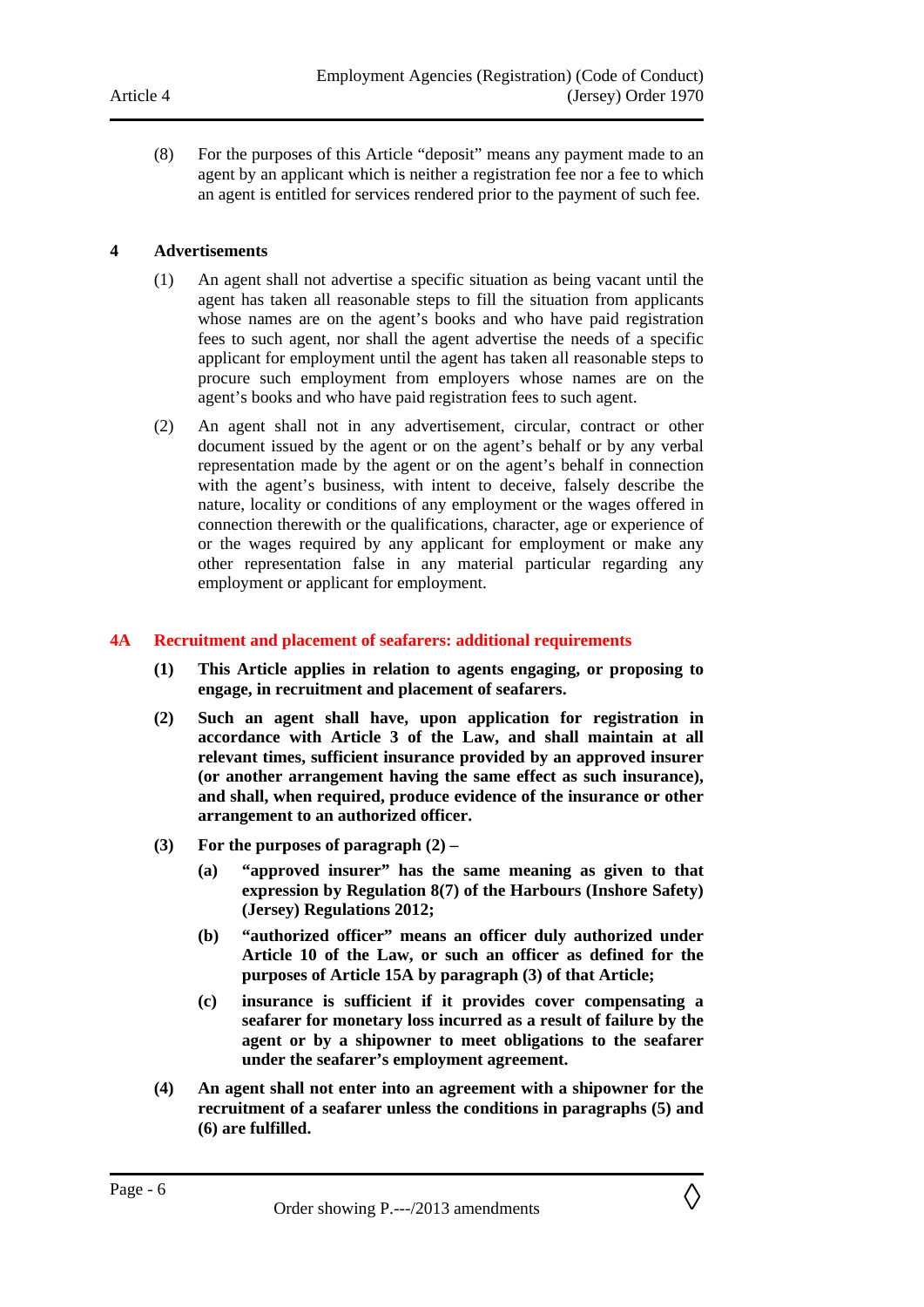- **(5) The first condition mentioned in paragraph (4) is that the agent shall be satisfied that the shipowner has made sufficient provision, whether by means of insurance or otherwise and as far as practicable, to protect the seafarer from being stranded in a foreign port.**
- **(6) The second condition mentioned in paragraph (4) is that the agent shall obtain from the shipowner a draft in writing of the seafarer's employment agreement, which –** 
	- **(a) is in English or (by consent freely given by the applicant) in a language other than English understood by the applicant; and**
	- **(b) contains at least the following particulars** 
		- **(i) the seafarer's full name, date of birth or age, and birthplace,**
		- **(ii) the shipowner's name and address,**
		- **(iii) the place where, and date when, the agreement is made,**
		- **(iv) the post for which the seafarer is employed or engaged and the nature of the seafarer's responsibilities,**
		- **(v) the amount of the seafarer's wages or the formula to be used for calculating them,**
		- **(vi) the seafarer's entitlement to paid annual leave or the formula to be used for calculating such leave,**
		- **(vii) reasonable provisions as to the term of the agreement and its termination, including the minimum notice period, and as to repatriation of the seafarer upon expiry or earlier termination of the agreement,**
		- **(viii) the health and social security benefits to be provided to the seafarer by the shipowner,**
		- **(ix) the terms of, or clear reference to, any relevant collective bargaining agreement.**
- **(7) An agent shall not propose or arrange for the employment, engagement or placement of a seafarer unless the conditions in paragraphs (8) and (9) are fulfilled.**
- **(8) The first condition mentioned in paragraph (7) is that (without prejudice to the provisions of Article 6(7) of this Order) the agent shall ensure that an applicant is given sufficient opportunity to examine and seek advice on the draft seafarer's employment agreement so that the applicant is able in particular to understand the rights and duties of the shipowner and the applicant under the agreement.**
- **(9) The second condition mentioned in paragraph (7) is that the agent shall be satisfied that the applicant –** 
	- **(a) currently holds all qualifications and competences required in relation to the post in question, and**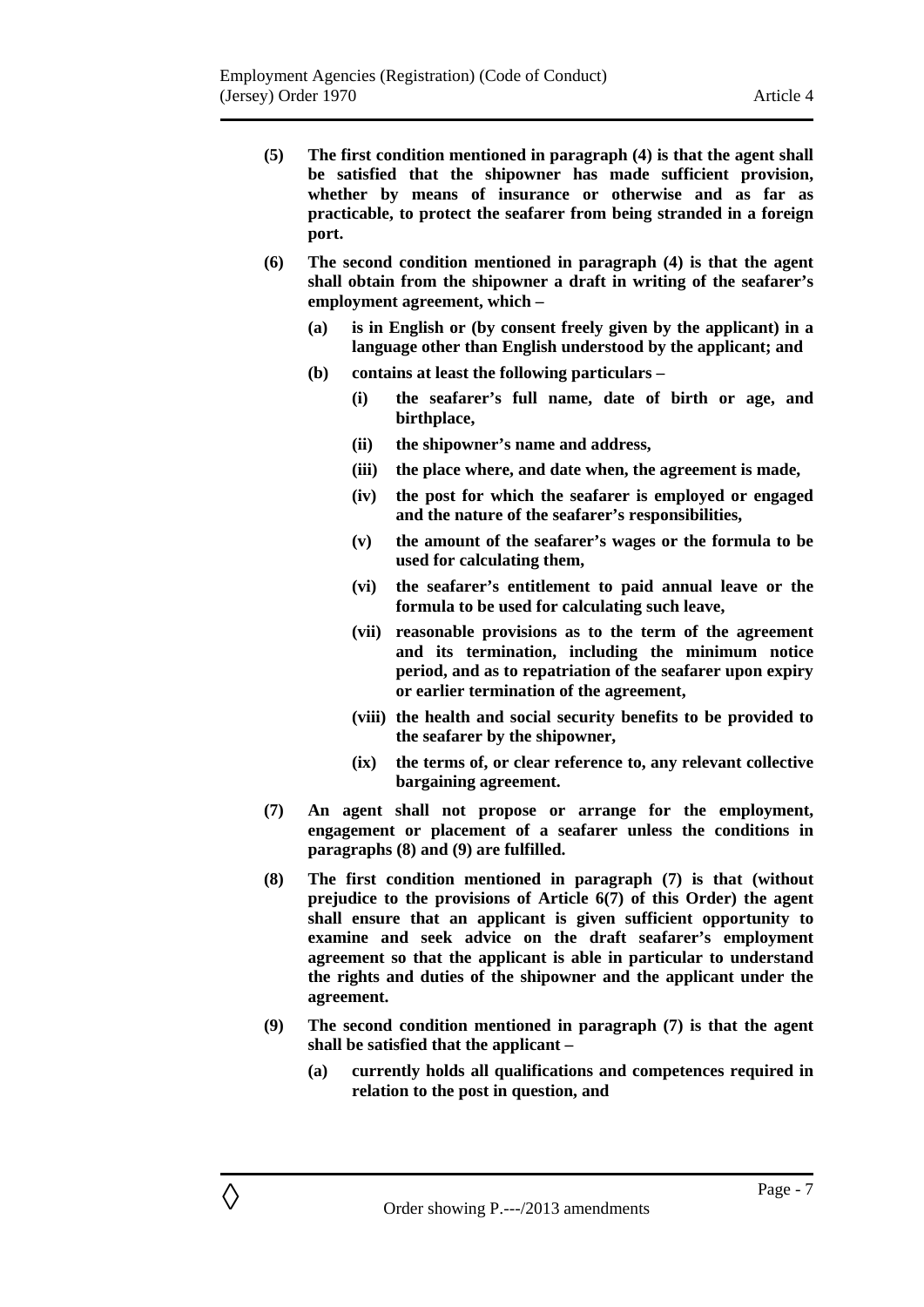**(b) can provide all relevant certificates or other documentary evidence of such qualifications or competences (except that the agent shall not be liable for failure to comply with this condition in a case of fraud or the making of a false statement by the applicant in relation to any qualifications, certificates or other evidence of competence).** 

#### **5 Receipts for payments or deposits**

- (1) An agent (other than an agent for training) shall keep a book of forms of numbered receipts and counterfoils and shall issue a receipt in respect of every payment or deposit made by an applicant and shall enter on such receipt and the counterfoil thereof –
	- (a) the agent's trade name and address;
	- (b) the date of payment;
	- (c) the reference number of the applicant in the register of applications made by employers or the register of applications made by persons seeking employment; and
	- (d) where the payment is an engagement fee, the nature of the employment in question and the wages and emoluments attaching thereto:

Provided that a carbon copy of a receipt may be kept instead of a counterfoil.

(2) Every carbon copy or counterfoil of a receipt required to be kept under the provisions of paragraph (1) shall be kept at the premises for a period of 2 years from the date of the engagement.

#### **6 Employment of persons outside Jersey**

- (1) An agent, other than a theatrical, concert, variety or cinema agent, shall not arrange for the employment outside Jersey of any female person or any person under the age of 16 years unless the agent is in possession of written information obtained from a responsible person or society testifying to the satisfactory nature of the proposed employment, and, if an engagement is made with or in respect of such female person or such person **such a person** under the age of 16 years for such employment abroad the agent shall keep such written information on the premises for a period of 2 years from the date of the making of the engagement and shall, when required, produce such written information to any officer duly authorized under Article 10 of the Law.
- (2) A theatrical, variety, concert or cinema agent shall not book any female or any person under the age of 16 years to appear or perform at any theatre, music hall, café or other similar place outside Jersey or in any cinema film production outside Jersey or otherwise arrange for the employment outside Jersey of any female person or any person under the age of 16 years, unless the agent is in possession of written information obtained from a responsible person or society testifying to the satisfactory nature of the proposed employment and as to the bona fides of the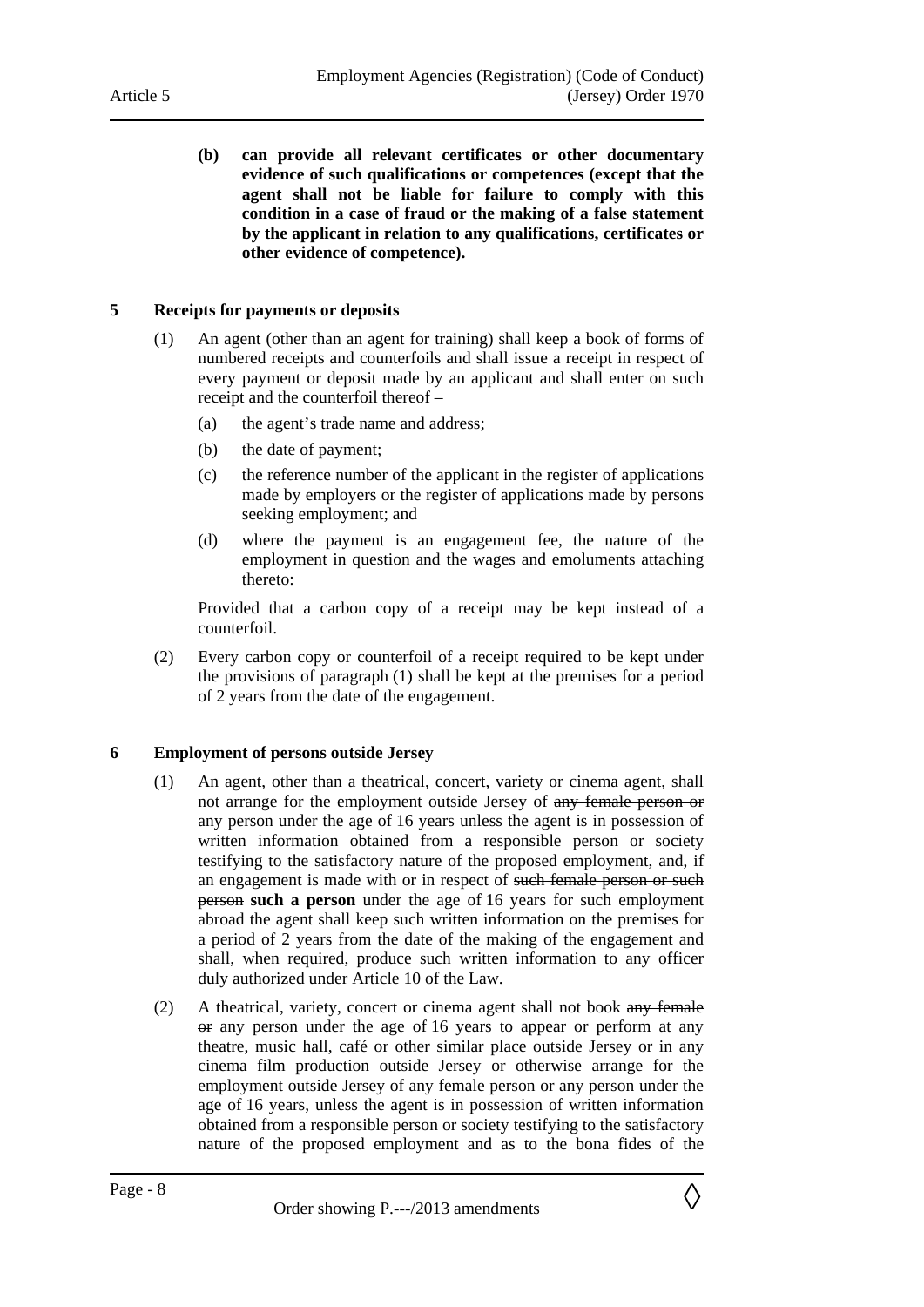proposed employer and of any person representing himself or herself as acting for such employer.

- (3) At least 3 days prior to the departure abroad in pursuance of a booking such as is referred to in paragraph  $(2)$  of a female person or a person under the age of 16 years, an agent shall notify the Committee Minister thereof in writing, stating –
	- (a) the name of the female person or person under the age of 16 years;
	- (b) the name of the employer;
	- (c) the address of the place where such person is to be employed; and
	- (d) the name and address of the responsible person or society from whom information regarding the proposed engagement has been obtained,

and the agent shall keep all such written information on the premises for a period of 2 years from the date of the making of the engagement and shall, when required, produce such written information to any officer duly authorized under Article 10 of the Law.

- (4) An agent shall not propose or arrange for the employment outside Jersey of any person under the age of 16 years without first obtaining the written sanction of the person's parents or lawful guardian (which sanction the agent shall keep on the premises for a period of 2 years from the date of the making of the engagement and shall, when required, furnish such written sanction to any officer duly authorized under Article 10 of the Law) and unless the officer has satisfied himself or herself that suitable arrangements have been made for the welfare of such person during the continuance of such employment and for the person's return to Jersey on the conclusion of such employment and that such employment is legal in the country where such employment is to take place.
- (5) On making an engagement with such a person as is referred to in paragraph (4), an agent shall furnish to the person free of cost a written document containing the provisions of that paragraph and stating that such provisions have been complied with in so far as that person's engagement is concerned.
- (6) An agent shall in any particular case, if so required by the Minister, furnish the Minister with full particulars of the arrangements referred to in paragraph (4).
- (7) An agent shall, in every case in which the agent arranges for the employment outside Jersey of any person or for the employment in Jersey of any person resident outside Jersey, furnish such person free of charge with a copy of the contract or other document showing the terms and conditions of such employment drawn up in a language understood by such person and the agent shall keep a copy of such contract or other document on the premises for a period of 2 years from the date thereof, and shall, when required, produce such copy, contract or other document to any officer duly authorized under Article 10 of the Law.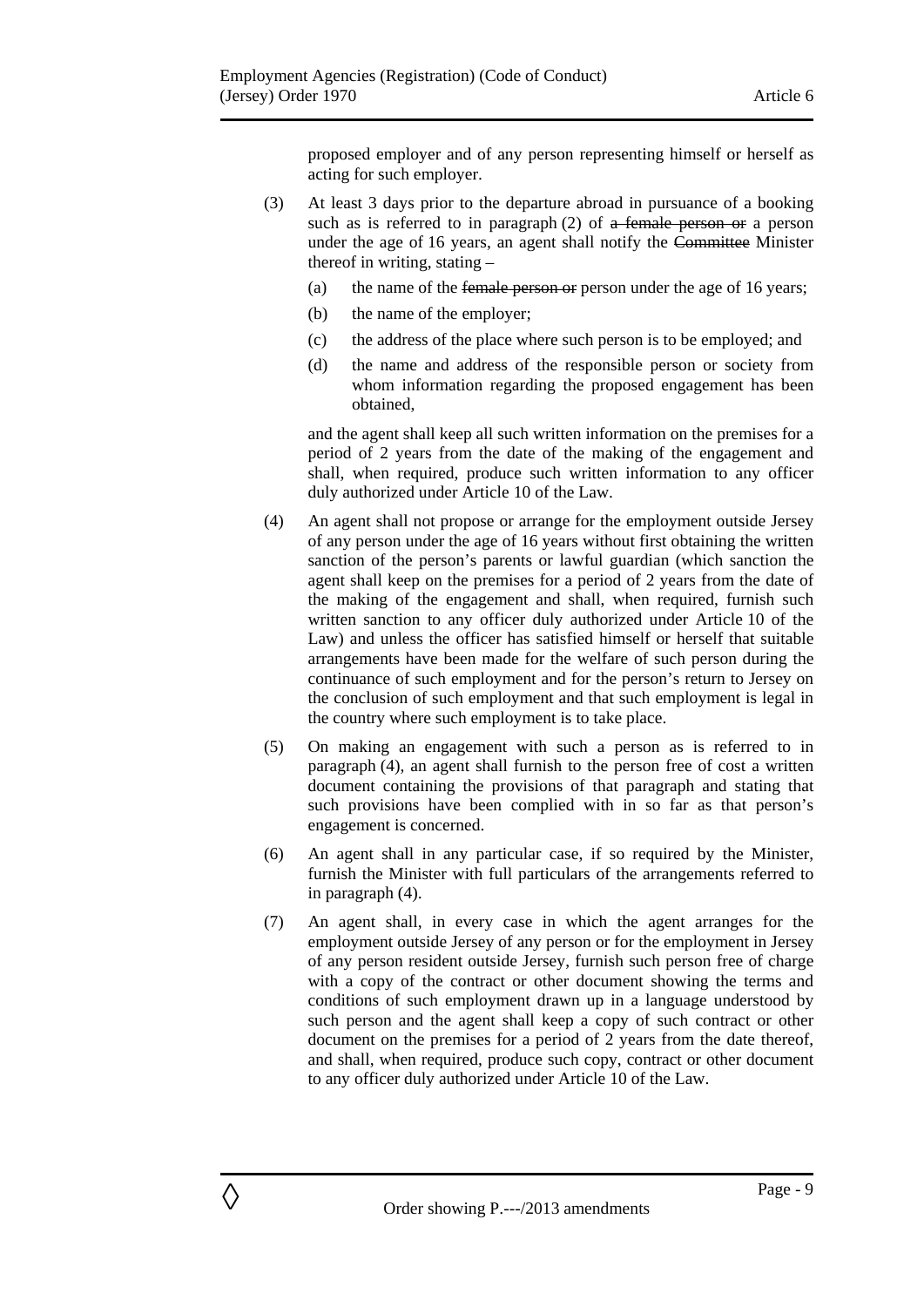- (8) An agent shall, in every case in which the agent proposes to arrange for the employment outside Jersey of any person or for the employment in Jersey of any person resident outside Jersey, obtain evidence of authorization by the prospective employer to act on his or her behalf and shall keep such evidence on the premises for a period of 2 years from the date thereof, and shall, when required, produce such evidence to any officer duly authorized under Article 10 of the Law.
- (9) Where a request for seasonal employment is made by a person resident outside Jersey, an agent shall, with any reply the agent sends, enclose a copy of the "Notice to Seasonal Workers who wish to find employment in Jersey" current at the time.
- **(10) Nothing in this Article shall be taken as abrogating the prohibitions against, and restrictions on, employment of young people as workers on ships imposed by the Shipping (Employment of Young People) (Jersey) Order 2007.**

#### **7 Register of applications made by employers**

- (1) Except in a case where the provisions of Article 9 apply, an agent (other than an agent for training) shall keep a register of applications made by employers and shall enter therein particulars of every application as to employment the agent receives and such particulars shall include the following –
	- (a) a reference number against the name of each applicant;
	- (b) the date of registration;
	- (c) the name and address of the applicant;
	- (d) the nature of the employment ; **, including in particular and in accordance with paragraph (1A), employment as a seafarer**;
	- (e) the salary, wages or terms offered;
	- (f) the amount of any fee paid or payment made by the applicant and the number of the receipt given for such fee or payment;
	- (g) the name of every person seeking employment who is either named to the applicant or to whom particulars of the employment are given; and
	- (h) if an engagement has been made, the name of the person engaged and the reference number against the name of that person in the register of applications made by persons seeking employment,

and shall either keep the applications the agent receives in alphabetical order or keep a correct alphabetical index of such applications.

- **(1A) An agent engaged in recruitment and placement of seafarers shall also keep applications kept in accordance with paragraph (1) in such a manner as to ensure that applications relating to employment as a seafarer can be readily identified as such.**
- (2) An agent shall keep the register containing such particulars as are referred to in paragraph (1) on the premises for a period of 2 years from the date

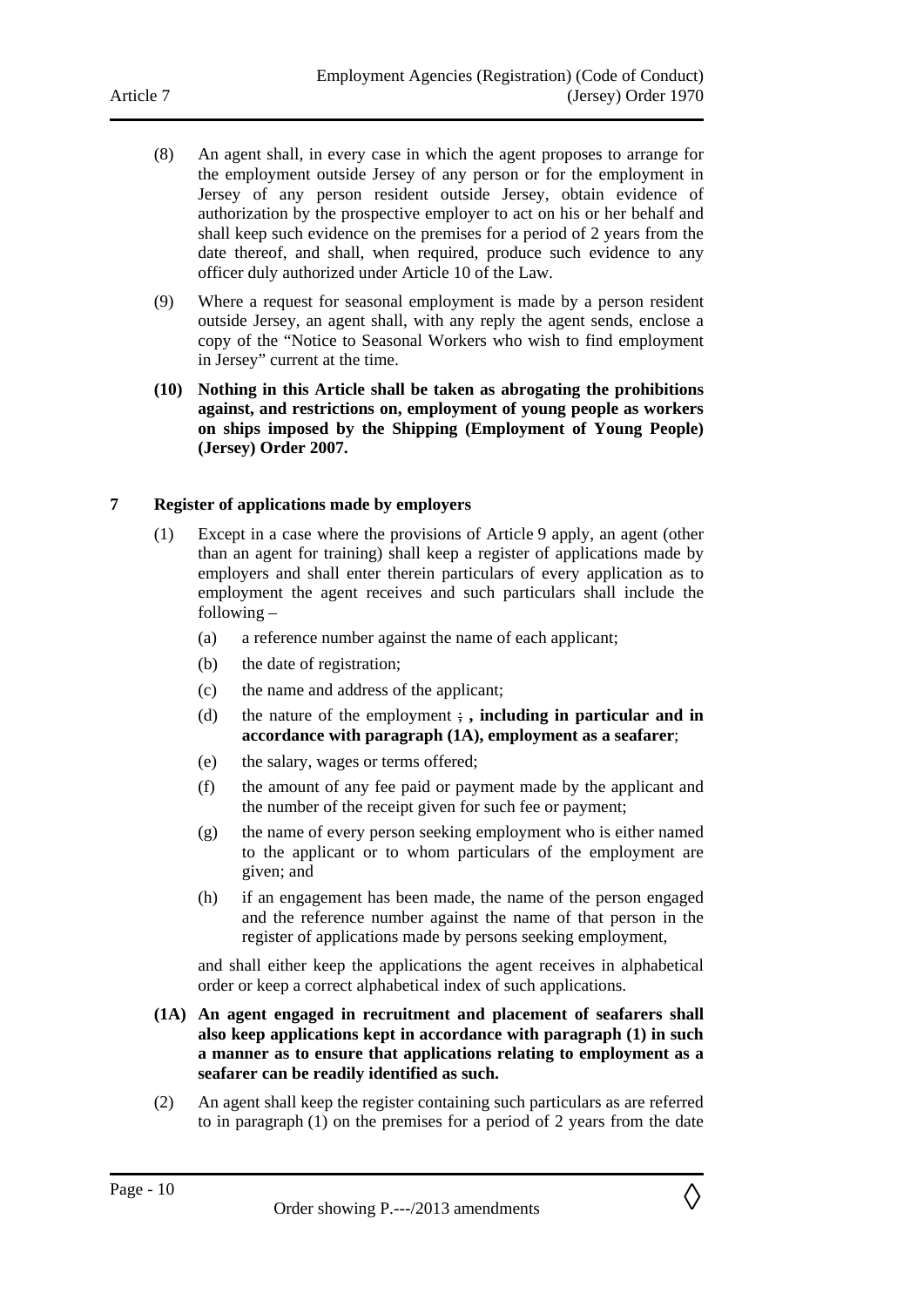of each and every engagement and shall, when required, produce such register to any officer duly authorized under Article 10 of the Law.

#### **8 Register of applications made by persons seeking employment**

- (1) An agent (other than an agent for training) shall keep a register of applications made by persons seeking employment and shall enter therein particulars of every application for employment received and such particulars shall include the following –
	- (a) a reference number against the name of each applicant;
	- (b) the date of registration;
	- (c) the name, address, age and sex of the applicant;
	- (d) the nature of the employment desired;
	- (e) the salary, wages or terms desired;
	- (f) the amount of any fee paid or payment made by the applicant and the number of the receipt or receipts given for such fee or payment;
	- (g) the names and addresses of all previous employers during the 3 years prior to the making of the entry and the dates between which the employment or employments occurred and the nature or character of the employment or employments;
	- (h) the name of every employer who is named to the applicant or to whom the name of the applicant is given; and
	- (i) the name of the employer engaging, the date of the engagement, the salary, wages and terms accepted and the reference number against the name of such employer in the register of applications made by employers,

and shall either keep the applications the agent receives in alphabetical order or keep a correct alphabetical index of such applications.

(2) An agent shall keep the register containing such particulars as are referred to in paragraph (1) on the premises for a period of 2 years from the date of each and every engagement and shall, when required, produce such register to any officer duly authorized under Article 10 of the Law.

#### **9 Agents acting as employers**

- (1) Where an agent employs an applicant seeking employment on the basis of the payment of wages by the agent to the employee in return for which the employee agrees to work for any person named by the agent, the agent shall keep a register and shall enter therein the following particulars –
	- (a) the reference number against the name of the employee in the register of applications made by persons seeking employment;
	- (b) the date of the engagement;
	- (c) the salary, wages and emoluments paid to the employee;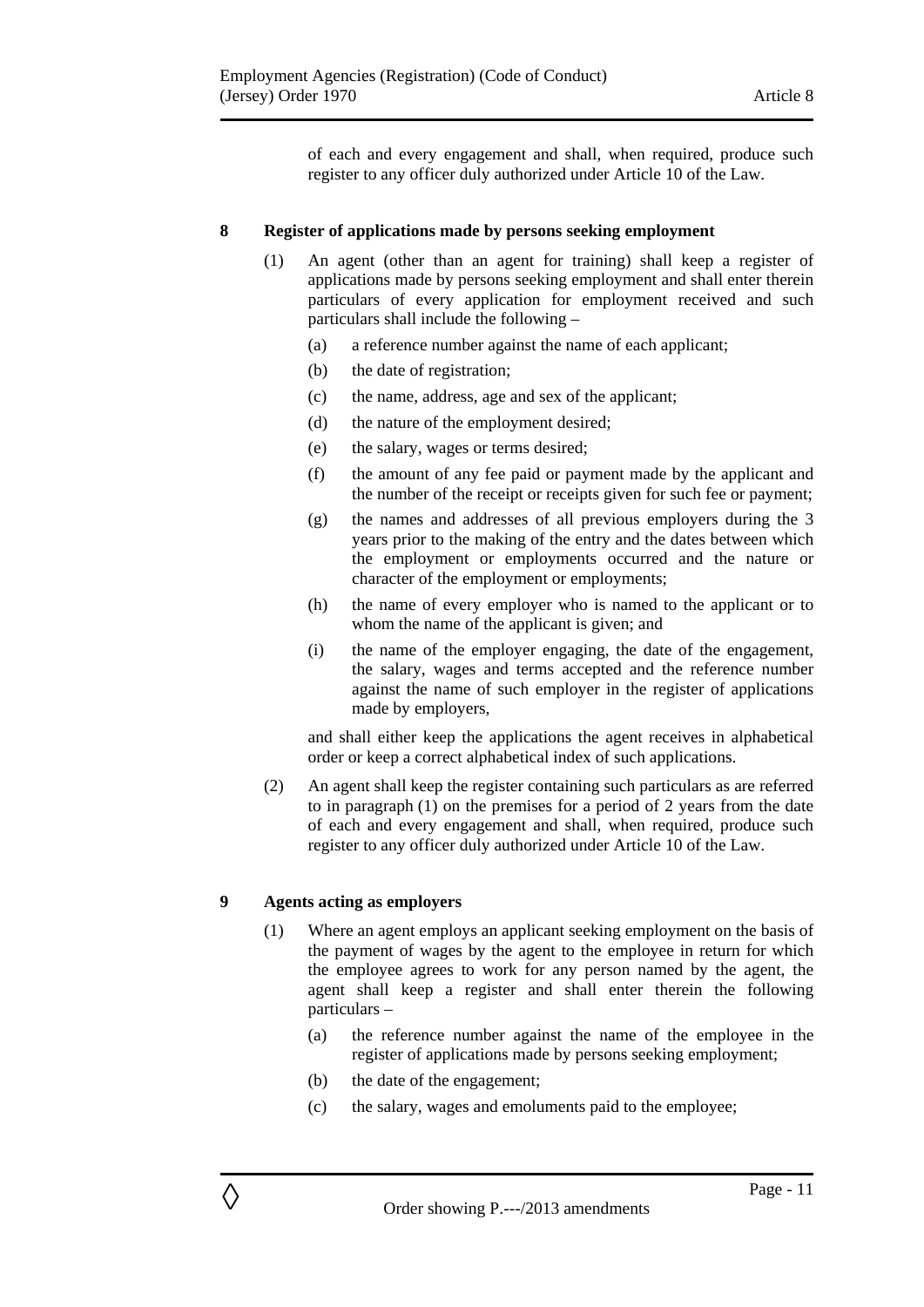- (d) the nature of the employment for which the employee will be hired out;
- (e) the remuneration that will be charged by the agent for use of the services of the employee,

and shall either keep the details in alphabetical order or keep a correct alphabetical index of such applications.

(2) An agent shall keep the register containing such particulars as are referred to in paragraph (1) of this Article on the premises for a period of 2 years from the date of the making of each and every engagement and shall, when required, produce such register to any officer duly authorized under Article 10 of the Law:

Provided that where an agent employs an applicant seeking employment on the basis specified in paragraph (1) of this Article the agent shall not be required to enter into the register required to be kept by Article 8 such particulars as are set out in Article  $8(1)(i)$  but shall make an entry specifying that the agent has employed the applicant and stating the reference number of the entry relating to such employee in the register required to be kept by this Article.

#### **10 Agents for training**

- (1) An agent for training shall keep a register of applications made to the agent by persons desiring training and shall enter therein particulars of every application and such particulars shall include the following –
	- (a) a reference number against the name of each applicant;
	- (b) the date of registration;
	- (c) the name, address, age and sex of the applicant;
	- (d) the nature of the training desired;
	- (e) the number of lessons to be given and the duration of each lesson;
	- (f) the amount of any fee paid or payment made by the applicant and the number of the receipt or receipts given for such fee or payment;
	- (g) where the training is not given by the agent personally, the name, address and qualifications of the person giving the training; and
	- (h) where the applicant is found employment by the agent, the nature of the employment and the salary, wages and emoluments attaching thereto, the name of the employer, the date and length of the engagement and the commission payable to the agent in respect of such employment,

and shall either keep the applications the agent receives in alphabetical order or keep a correct alphabetical index of such applications.

(2) An agent for training shall keep the register containing such particulars as are referred to in paragraph (1) on the premises for a period of 2 years from the date of each and every engagement and shall, when required, produce such register to any officer duly authorized under Article 10 of the Law.

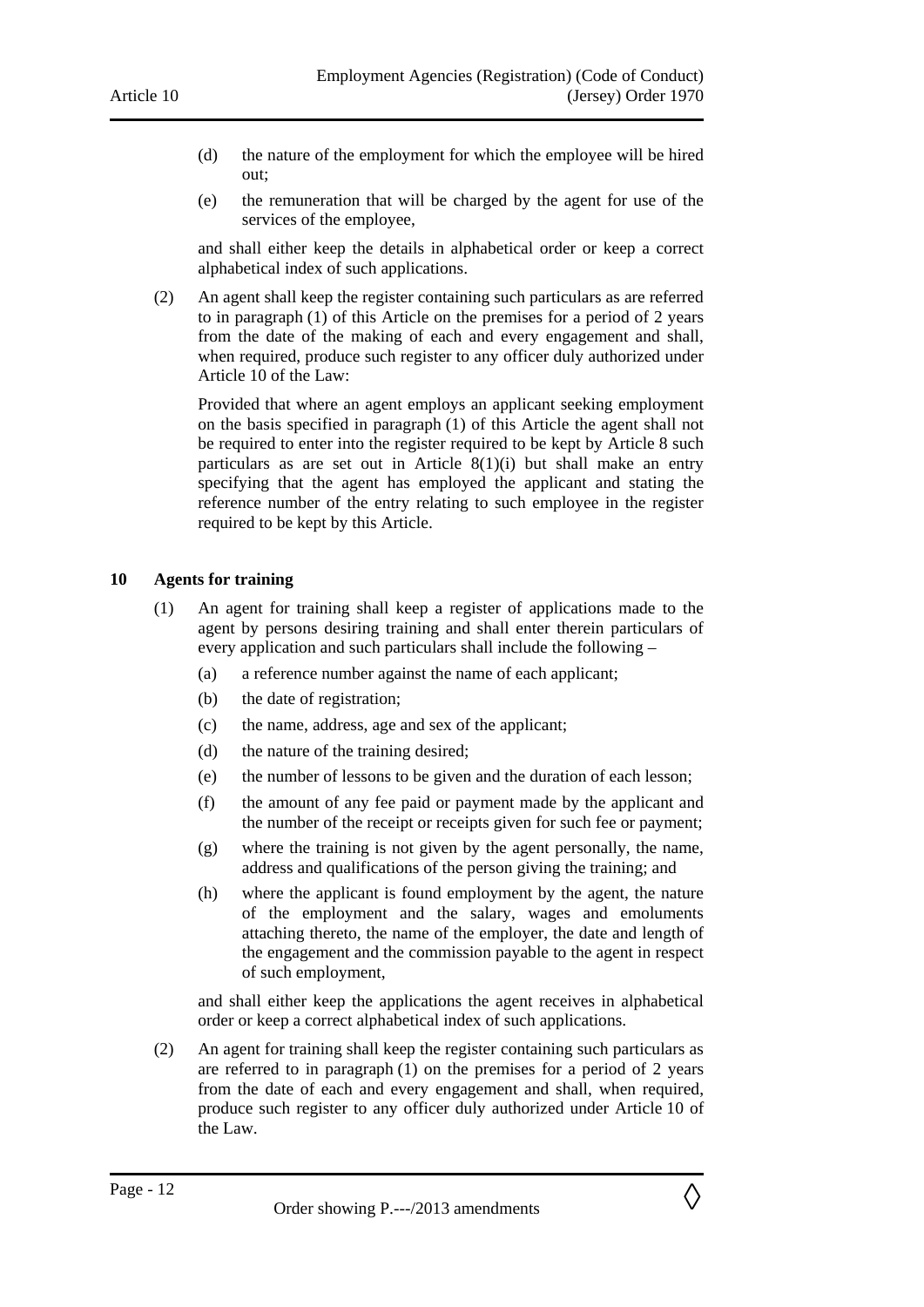- (3) An agent for training shall not in any advertisement or circular issued by the agent or on the agent's behalf in connection with the agent's business, with intent to deceive, falsely describe the opportunities which an applicant may have for finding remunerative employment as a consequence of the training given by or on behalf of such agent.
- (4) An agent for training shall keep a book of forms of numbered receipts and counterfoils and shall issue a receipt of every payment or deposit made by an applicant for training and shall enter on such receipt and the counterfoil thereof –
	- (a) the agent's trade name and address;
	- (b) the date of payment;
	- (c) the reference number of the applicant in the register of applications made by persons desiring training; and
	- (d) the number of lessons to be given and the duration of each lesson:

Provided that a carbon copy of a receipt may be made instead of a counterfoil.

(5) Every carbon copy or counterfoil of a receipt required to be kept under the provisions of paragraph (4) shall be kept at the premises for a period of 2 years from the date of the engagement.

#### **11 False entries**

An agent shall not make, cause or suffer to be made any false entry in any register, receipt, or other document required to be kept, furnished, exhibited, drawn up, prepared or executed in pursuance of this Order.

#### **12 Duty of agent to reveal pecuniary interest in proposed employment and to act solely in the interests of applicant**

- (1) An agent before making an engagement on behalf of an applicant in employment in which the agent, or being a limited company, any of its officers, has directly or indirectly any pecuniary interest, shall give to the applicant a written notice stating such interest and the extent thereof.
- (2) An agent shall keep a copy of every such notice on the premises for a period of not less than 2 years from the date of the engagement and shall, when required, produce such copy to any officer duly authorized under Article 10 of the Law.
- (3) An agent shall, in advising or acting for an applicant, have regard solely to the interests of that applicant.
- **(3A) Without prejudice to the generality of paragraph (3), an agent shall not use any strategy, mechanism or other means whatsoever to prevent or deter seafarers from obtaining employment in such capacity for which they are suitably qualified.**
- (4) For the purposes of this Article "officer" in relation to a limited company includes a director, manager or secretary.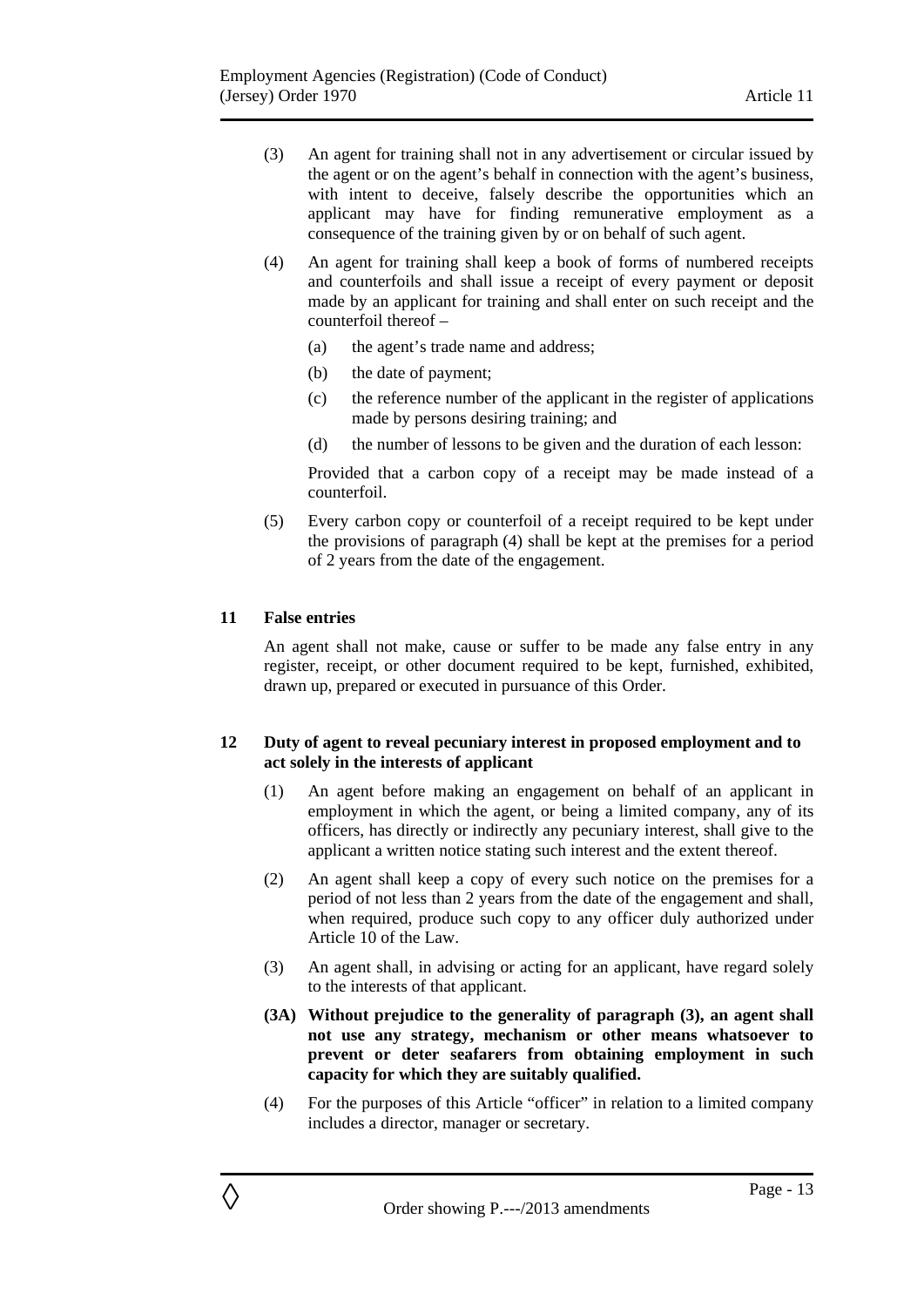#### **13 Duty of agent not to act to detriment of employers**

An agent shall not supply or attempt to supply any employee to an employer unless the agent has reasonable cause to believe that the employee intends bona fide to take up the employment concerned and is suitable therefor.

#### **14 Termination of employment within 2 days of commencement**

- (1) An applicant who having accepted employment through an agent terminates such employment within 2 days of its commencement on the grounds that it is not suitable having regard to the nature, locality or conditions of the employment or to the qualifications, age or experience of the applicant shall not be liable to pay to that agent a fee for being placed in such employment.
- (2) An applicant who having accepted an employee through an agent dismisses such employee within 2 days of the commencement of the employee's employment on the grounds that the employee is not suitable having regard to the employee's qualifications, character, age or experience, shall not be liable to pay a fee for the agent's services in providing such employee.

#### **15 Information as to complaints to be given to all applicants**

#### **15 Complaints: information to be given to all applicants**

An agent shall inform all applicants that complaints of unsatisfactory agency service may be put before the Minister.

#### **15A Complaints: duty where complaint relates to recruitment and placement of seafarers**

- **(1) An agent engaged in the recruitment and placement of seafarers shall inform applicants who are seafarers that complaints of unsatisfactory agency service may be put before the Minister or an authorized officer.**
- **(2) Where such a complaint is made to the agent in the first instance, the agent shall investigate, and respond promptly to, any complaint of unsatisfactory service in that regard, and shall inform the Minister or an authorized officer of any such complaint which remains unresolved.**
- **(3) For the purposes of this Article, an "authorized officer" includes a person appointed as an inspector pursuant to Article 154 of the Shipping (Jersey) Law 2002.**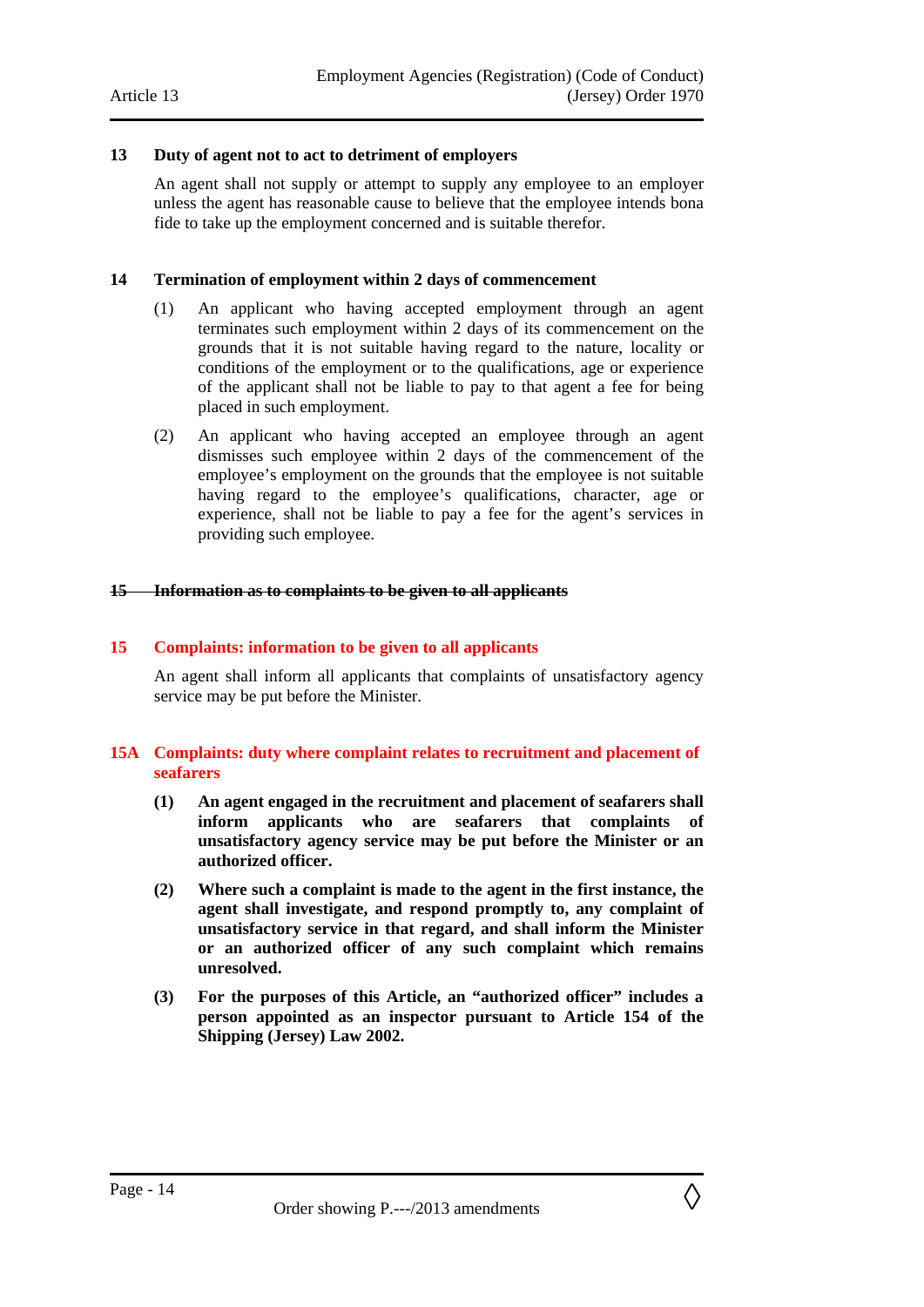#### **16 Statistical information**

An agent shall make available to the Minister, within one month of being so requested, such statistical information as the Minister may from time to time consider necessary for the proper execution of the Law.

#### **17 Citation**

This Order may be cited as the Employment Agencies (Registration) (Code of Conduct) (Jersey) Order 1970.